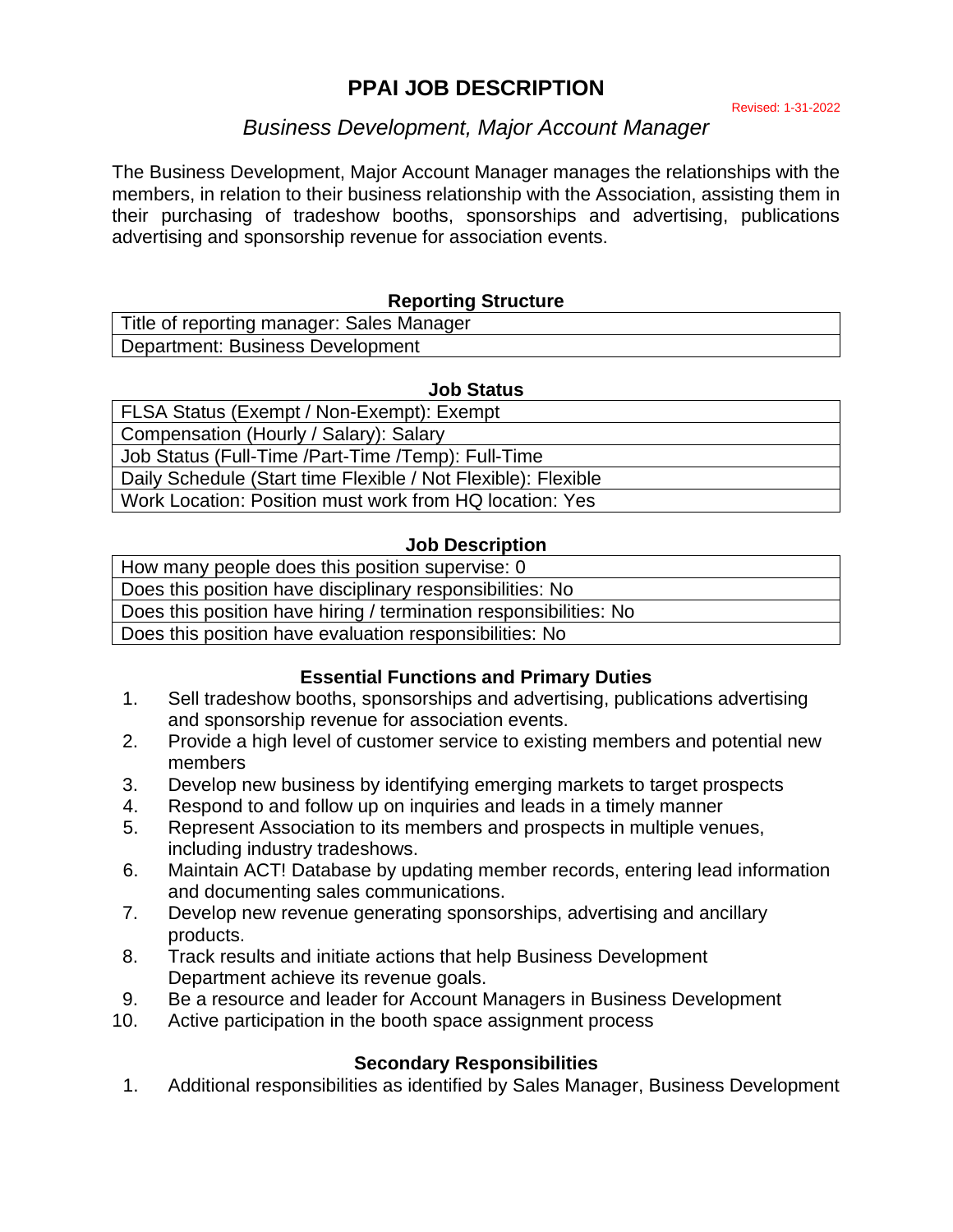# **Association Wide Responsibilities & Values**

- 1. Provide honest and ongoing communication as needed to support success throughout the organization
- 2. Meet established deadlines for all projects, reports and communications for all audiences both internally and externally.
- 3. Provide high-quality products, reports, communications and projects for all audiences internally and externally.
- 4. Be fair, consistent, responsive and supportive of leaders, staff, board members, members and vendors
- 5. Help PPAI to continually seek improvement. Be prepared to personally manage changes taking place within PPAI and the industry.
- 6. Be empowered, accountable and responsible for your career success, actions, influence and impact upon the organization as a whole.
- 7. Foster cultural values, mission and overall organizational guidelines of PPAI.

| <b>School/Certification Authority</b>  | Luucation Regunements<br>Degree/<br><b>Certification</b> | <b>Major/ Minor</b>           |
|----------------------------------------|----------------------------------------------------------|-------------------------------|
| College: Preferred                     | <b>BA/BS</b>                                             | <b>Business related field</b> |
| <b>Industry Certification: Desired</b> |                                                          | <b>Related field</b>          |

#### **Education Requirements**

| <b>Experience Requirements</b> |                               |                            |  |  |
|--------------------------------|-------------------------------|----------------------------|--|--|
| Type of Work                   | <b>Years of</b><br>experience | <b>Depth of Experience</b> |  |  |
| Inside phone sales             | 5+ Years                      | High                       |  |  |
| Proven sales ability           | 5+ Years                      | High                       |  |  |
| <b>Customer Service</b>        | 5+ Years                      | High                       |  |  |

#### **Knowledge, Skills and Abilities**

| <b>KSA's</b>                                       | <b>Years of</b><br>experience | Depth of KSA's |
|----------------------------------------------------|-------------------------------|----------------|
| <b>Experience in CRM</b>                           | 5+ Years                      | High           |
| Effective written & verbal<br>communication skills | 5+ Years                      | High           |
| Highly organized and attention to<br>detail        | 5+ Years                      | High           |
| Experience in M-S Office                           | 5+ Years                      | High           |
| Relationship building                              | 5+ Years                      | High           |

# **Physical Requirements**

| *Sitting:                                                     | Up to 8 hours per day in office / 0% at shows      |  |  |
|---------------------------------------------------------------|----------------------------------------------------|--|--|
| *Standing:                                                    | Minimum 4 hours (tradeshow related) / 100% on show |  |  |
| *Lifting:                                                     | 25 pounds (tradeshow related)                      |  |  |
| *Pushing/Pulling:                                             | 25 pounds (tradeshow related)                      |  |  |
| *Bending/Stooping:                                            | 25 pounds (tradeshow related)                      |  |  |
| *Extended work hours, extended weeks (endurance requirement): |                                                    |  |  |
|                                                               | Some weekends (tradeshow related) yes              |  |  |
|                                                               |                                                    |  |  |

#### **Work Environment**

\*Office environment: Yes